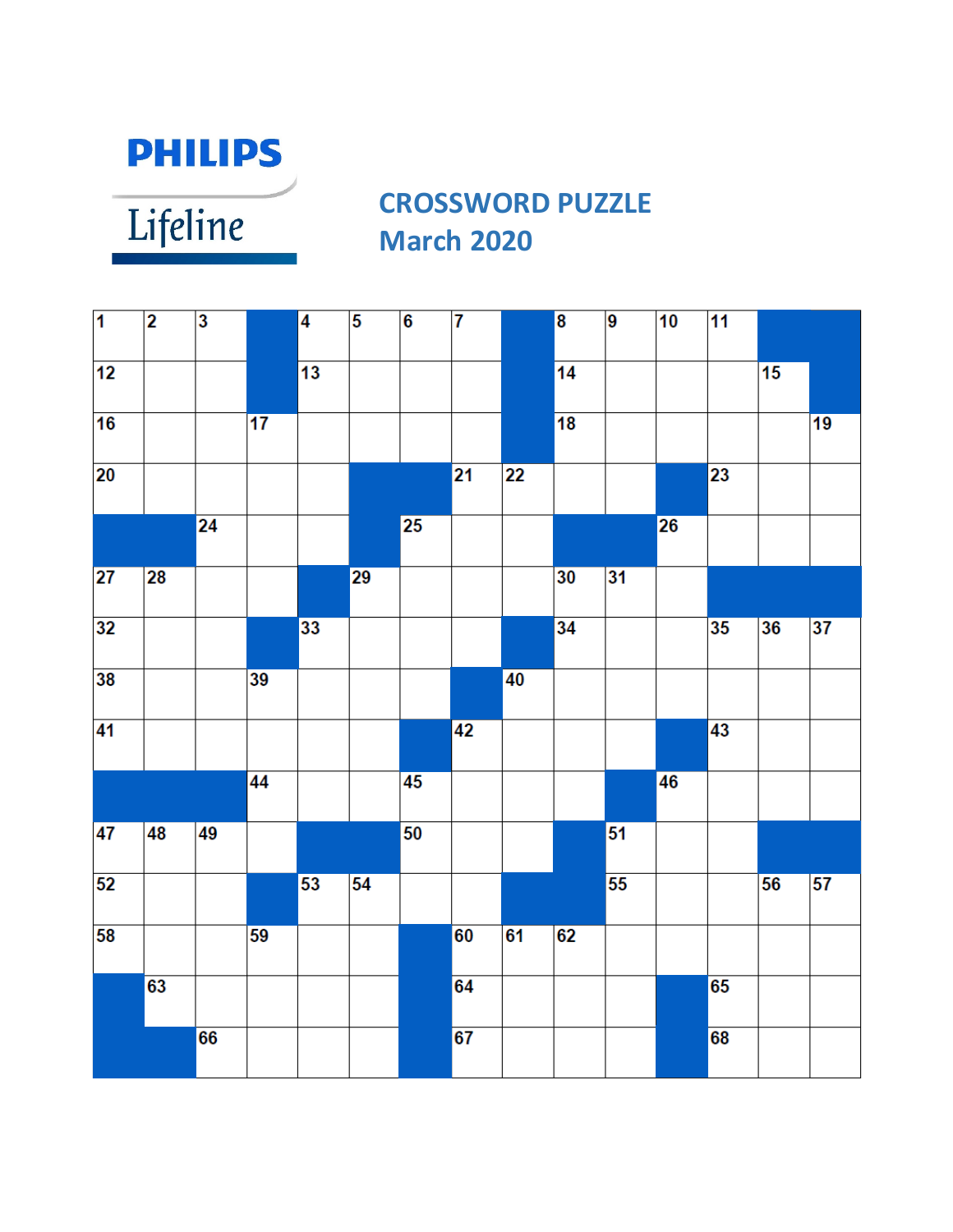## **PHILIPS**

Lifeline

### **CROSSWORD PUZZLE March 2020**

#### **ACROSS**

- Chatter
- Small particle
- Afloat
- Kimono sash
- Animal's end part
- Lord
- French police officer
- Small tube
- Binary star
- Howl
- Fall back
- Cagy
- Shirt protector
- Zest
- Coffeehouse
- Revive again
- Card game
- Measuring instrument
- Noxious vapor
- Stripes
- Freud's \_\_\_ complex
- Offer for sale
- Ok
- Revolutions per minute
- Dip
- Disadvantage
- Alcoholic
- Gall
- Note of debt
- Body of water
- Hit
- Known
- Popular Japanese drama
- Lunacy
- Suggest
- Cat
- North northeast
- Tub
- Otherwise
- Car fuel